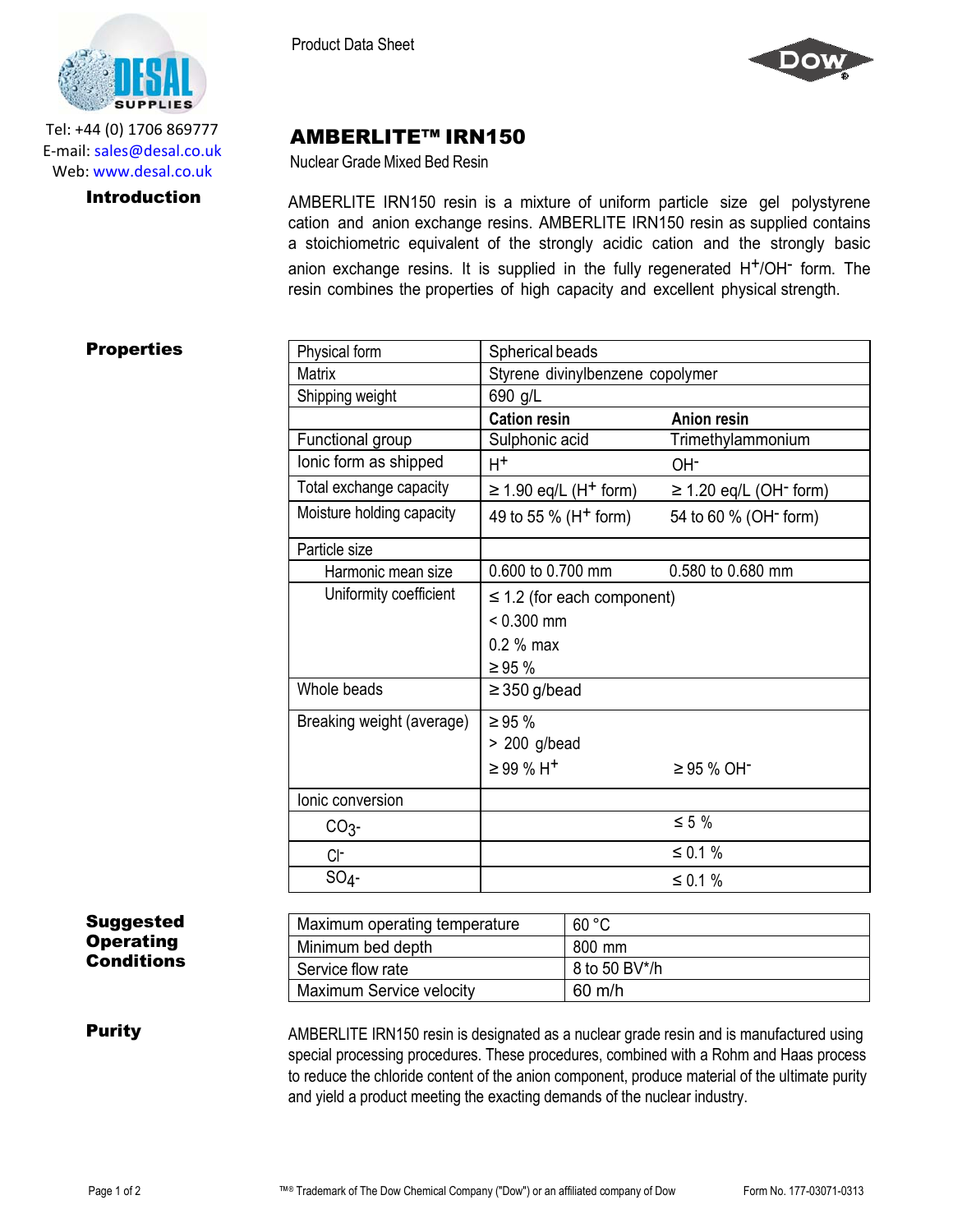AMBERLITE IRN150 resin is recommended in any non-regenerable mixed bed application where reliable production of the highest quality water is required and where the "as supplied" resin must have an absolute minimum of ionic and non-ionic contamination.

| <b>Purity</b>         | <b>Cation</b> | Anion      |
|-----------------------|---------------|------------|
| Al                    | $\leq 50$     | $\leq 50$  |
| Ca                    | ≤ 50          | $\leq 50$  |
| Co                    | $\leq 30$     | $\leq 30$  |
| Сu                    | $\leq 10$     | $\leq 10$  |
| Fe                    | $\leq 50$     | $\leq 50$  |
| Hg                    | $\leq 20$     | $\leq 20$  |
| K                     | $\leq 40$     | $\leq 40$  |
| Mg                    | ≤ 50          | $\leq 50$  |
| Na                    | $\leq 50$     | $\leq 20$  |
| Pb                    | $\leq 10$     | $\leq 10$  |
| <b>Total Cl</b>       |               | $\leq 500$ |
| SiO <sub>2</sub>      |               | $\leq 100$ |
| Total SO <sub>4</sub> |               | $\leq 600$ |
|                       |               |            |

## **Applications** The purity and physical stability of AMBERLITE IRN150 resin provides unsurpassed performance in nuclear applications such as decontamination of primary water. AMBERLITE IRN150 resin can also be used for a variety of radwaste applications.

### **Hydraulic Characteristics** Pressure drop The approximate pressure drop for each meter of bed depth of AMBERLITE IRN150 resin in normal downflow operation at various temperatures and flow rates



**Resin Handling** To maintain the high purity of nuclear grade resins, deionized water should be used for all resin handling. Contact of the resin with air should also be minimized to avoid CO2 pickup and subsequent loss of capacity of the anion resin.